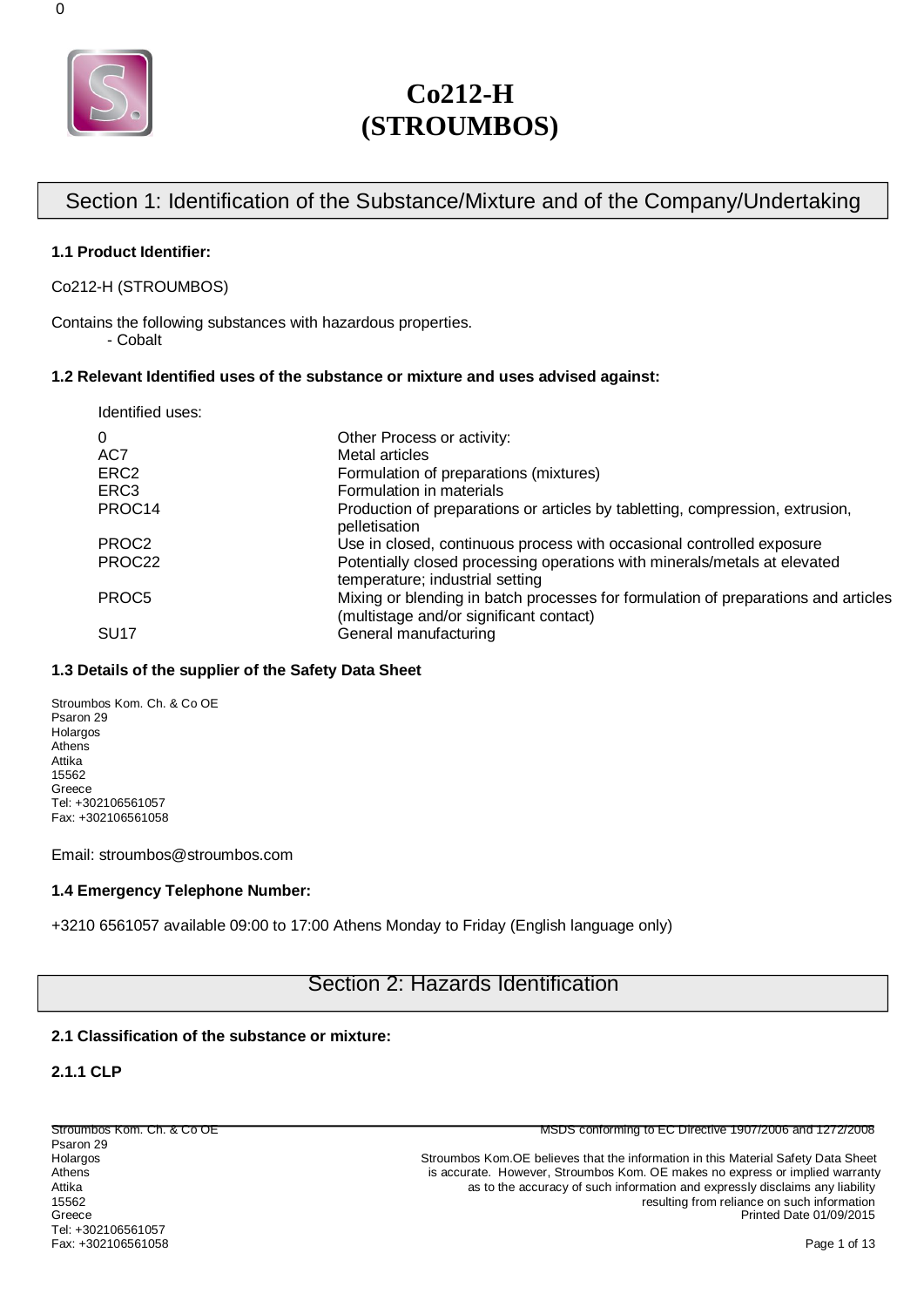



| Hazard statements        |                                                                                    |
|--------------------------|------------------------------------------------------------------------------------|
| Aquatic Chronic 4 H413   | May cause long lasting harmful effects to aquatic life.                            |
| Resp. Sens. 1 H334       | May cause allergy or asthma symptoms or breathing difficulties if inhaled.         |
| Skin Sens. 1 H317        | May cause an allergic skin reaction.                                               |
| Precautionary statements |                                                                                    |
| P <sub>202</sub>         | Do not handle until all safety precautions have been read and understood.          |
| P <sub>260</sub>         | Do not breathe dust/fume/gas/mist/vapours/spray.                                   |
| P <sub>270</sub>         | Do no eat, drink or smoke when using this product.                                 |
| P <sub>272</sub>         | Contaminated work clothing should not be allowed out of the workplace.             |
| P <sub>281</sub>         | Use personal protective equipment as required.                                     |
| P <sub>501</sub>         | Dispose of contents/container in accordance with local and national<br>regulations |

# **2.1.2 CHIP**





| <b>CHIP</b>     |                                                                                        |
|-----------------|----------------------------------------------------------------------------------------|
| R42/43          | May cause sensitisation by inhalation and skin contact.                                |
| R <sub>53</sub> | May cause long-term adverse effects in the aquatic environment.                        |
| S20/21          | When using do not eat, drink or smoke.                                                 |
| S <sub>22</sub> | Do not breathe dust.                                                                   |
| S <sub>24</sub> | Avoid contact with skin.                                                               |
| S37             | Wear suitable gloves.                                                                  |
| S60             | This material and its container must be disposed of as hazardous waste.                |
| S61             | Avoid release to the environment. Refer to special instructions/safety data<br>sheets. |

# **2.2 Label Elements**



Danger

Psaron 29<br>Holargos Tel: +302106561057 Fax: +302106561058 Page 2 of 13

Stroumbos Kom. Ch. & Co OE **MSDS** conforming to EC Directive 1907/2006 and 1272/2008

Holargos Stroumbos Kom.OE believes that the information in this Material Safety Data Sheet<br>Athens Assecurate. However, Stroumbos Kom. OE makes no express or implied warranty Athens is accurate. However, Stroumbos Kom. OE makes no express or implied warranty<br>Attika and Expressiy disclaims any liability Attika as to the accuracy of such information and expressly disclaims any liability<br>15562<br>
Attika by the accuracy of such information and expressly disclaims any liability<br>
15562 15562 resulting from reliance on such information Greece Printed Date 01/09/2015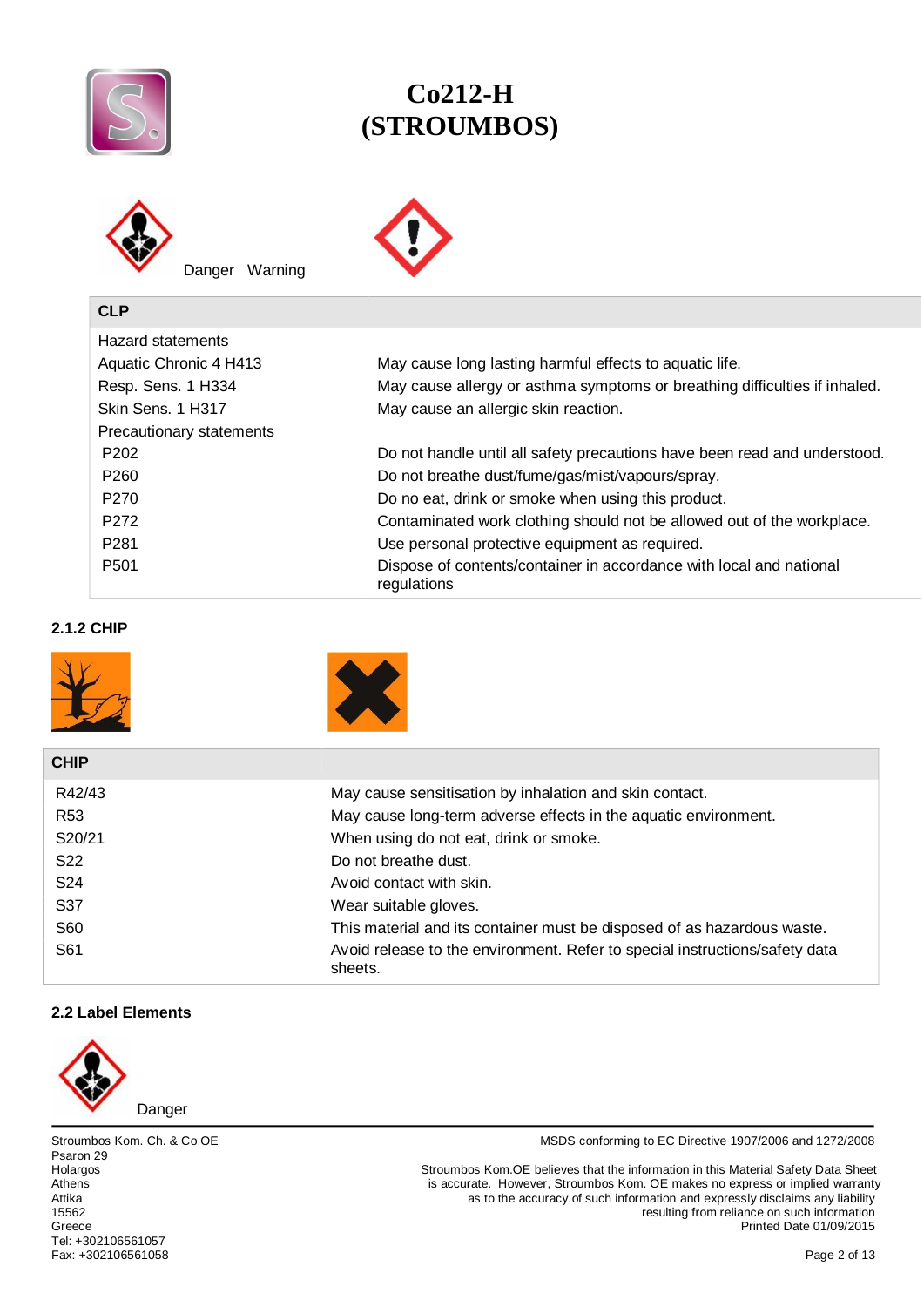

| Hazard statements:        |                                                                                    |
|---------------------------|------------------------------------------------------------------------------------|
| Aquatic Chronic 4 H413    | May cause long lasting harmful effects to aquatic life.                            |
| Resp. Sens. 1 H334        | May cause allergy or asthma symptoms or breathing difficulties if inhaled.         |
| Skin Sens. 1 H317         | May cause an allergic skin reaction.                                               |
| Precautionary statements: |                                                                                    |
| P <sub>202</sub>          | Do not handle until all safety precautions have been read and understood.          |
| P <sub>260</sub>          | Do not breathe dust/fume/gas/mist/vapours/spray.                                   |
| P <sub>270</sub>          | Do no eat, drink or smoke when using this product.                                 |
| P <sub>272</sub>          | Contaminated work clothing should not be allowed out of the workplace.             |
| P <sub>281</sub>          | Use personal protective equipment as required.                                     |
| P <sub>501</sub>          | Dispose of contents/container in accordance with local and national<br>regulations |

# **2.3 Other Hazards**

No Information

# Section 3: Composition/Information on Ingredients

## **3.2 Mixture**

| Conc. %         | <b>CAS</b><br><b>No</b> | <b>EC</b><br><b>No</b> | <b>REACH</b><br><b>Registration No</b> | <b>Classification according to CHIP (Chemicals</b><br>Hazard Information for Packaging and Supply)<br><b>Regulations 2002</b> | <b>Classification</b><br>according to<br>67/548/EEC                                                                                                   |  |
|-----------------|-------------------------|------------------------|----------------------------------------|-------------------------------------------------------------------------------------------------------------------------------|-------------------------------------------------------------------------------------------------------------------------------------------------------|--|
| <b>Cobalt</b>   |                         |                        |                                        |                                                                                                                               |                                                                                                                                                       |  |
| 60.00-70.00     | 7440-<br>$48 - 4$       | $231 -$<br>158-0       | 01-2116517392-<br>44-0000              | R42/43<br>R <sub>53</sub><br>S20/21<br>S <sub>22</sub><br>S24<br>S37<br>S60<br>S61                                            | Aquatic Chronic 4 H413<br>Resp. Sens. 1 H334<br>Skin Sens. 1 H317<br>P <sub>202</sub><br>P <sub>260</sub><br>P270<br>P272<br>P281<br>P <sub>501</sub> |  |
| Chromium        |                         |                        |                                        |                                                                                                                               |                                                                                                                                                       |  |
| 10.00-25.00     | 7440-<br>$47-3$         | $231 -$<br>$157 - 5$   | 01-2119485652-<br>31-0000              | S20/21<br>S <sub>22</sub><br>S60                                                                                              | P <sub>202</sub><br>P <sub>260</sub><br>P270<br>P272<br>P <sub>281</sub><br>P <sub>501</sub>                                                          |  |
| <b>Tungsten</b> |                         |                        |                                        |                                                                                                                               |                                                                                                                                                       |  |
| 1.00-10.00      | 7440-                   | $231 -$                |                                        | S20/21                                                                                                                        | P202                                                                                                                                                  |  |

Psaron 29<br>Holargos

Stroumbos Kom. Ch. & Co OE **MSDS** conforming to EC Directive 1907/2006 and 1272/2008

Holargos Stroumbos Kom.OE believes that the information in this Material Safety Data Sheet<br>Athens accurate. However, Stroumbos Kom. OE makes no express or implied warranty Athens is accurate. However, Stroumbos Kom. OE makes no express or implied warranty<br>Attika as to the accuracy of such information and expressly disclaims any liability Attika as to the accuracy of such information and expressly disclaims any liability<br>15562<br>Tesulting from reliance on such information resulting from reliance on such information Greece Printed Date 01/09/2015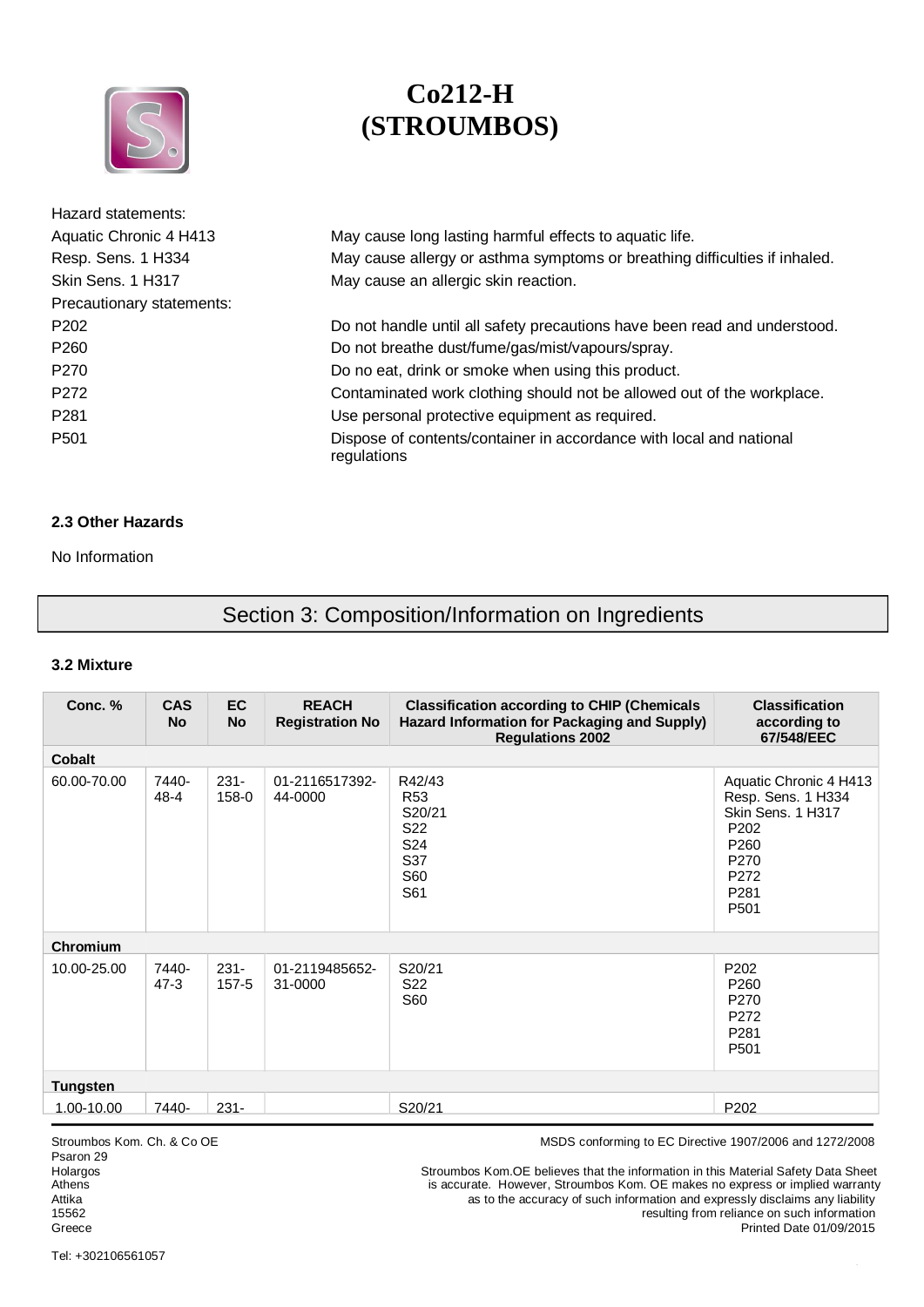

|                | $33 - 7$          | 143-9                |                           | S22<br><b>S60</b>                       | P260<br>P270<br>P272<br>P281<br>P501                     |
|----------------|-------------------|----------------------|---------------------------|-----------------------------------------|----------------------------------------------------------|
| Molybdenum     |                   |                      |                           |                                         |                                                          |
| 1.00-10.00     | 7439-<br>$98 - 7$ | $231 -$<br>$107 - 2$ |                           | S20/21<br>S <sub>22</sub><br><b>S60</b> | P202<br>P260<br>P270<br>P272<br>P281<br>P501             |
| <b>Niobium</b> |                   |                      |                           |                                         |                                                          |
| $0.10 - 1.00$  | 7440-<br>$03-1$   | $231 -$<br>113-5     |                           | S20/21<br><b>S22</b><br><b>S60</b>      | P202<br>P260<br>P270<br>P272<br>P281<br>P501             |
| <b>Silicon</b> |                   |                      |                           |                                         |                                                          |
| $0.10 - 1.00$  | 7440-<br>$21 - 3$ | $231 -$<br>130-8     | 05-2115702009-<br>58-0000 | S20/21<br>S <sub>22</sub><br><b>S60</b> | P202<br>P <sub>260</sub><br>P270<br>P272<br>P281<br>P501 |

# Section 4: First-Aid Measures

# **4.1 Description of first aid measures**

Skin Contact: Wash off thoroughly with soap and water. If rash develops seek medical attention.

- Eye Contact: Irrigate thoroughly with water for at least 10 minutes obtain medical attention if irritation persists
- Inhalation: Remove from exposure, rest and keep warm. In severe cases or if exposure has been great, obtain medical attention.
- Ingestion: Wash out mouth thoroughly with water. Obtain medical attention if further symptoms develop.

## **4.2 Most important symptoms and effects, both acute and delayed**

| <b>Skin Contact:</b> | Rash may develop. |
|----------------------|-------------------|
|----------------------|-------------------|

Eye Contact: Mechanical irritation.

Stroumbos Kom. Ch. & Co OE **MSDS** conforming to EC Directive 1907/2006 and 1272/2008

Holargos The Stroumbos Kom.OE believes that the information in this Material Safety Data Sheet<br>Athens Stroumbos Kom.OE makes no express or implied warranty Athens is accurate. However, Stroumbos Kom. OE makes no express or implied warranty<br>Attika as to the accuracy of such information and expressly disclaims any liability Attika as to the accuracy of such information and expressly disclaims any liability<br>15562<br>
Attika by the accuracy of such information reliance on such information resulting from reliance on such information Greece **Printed Date 01/09/2015** Printed Date 01/09/2015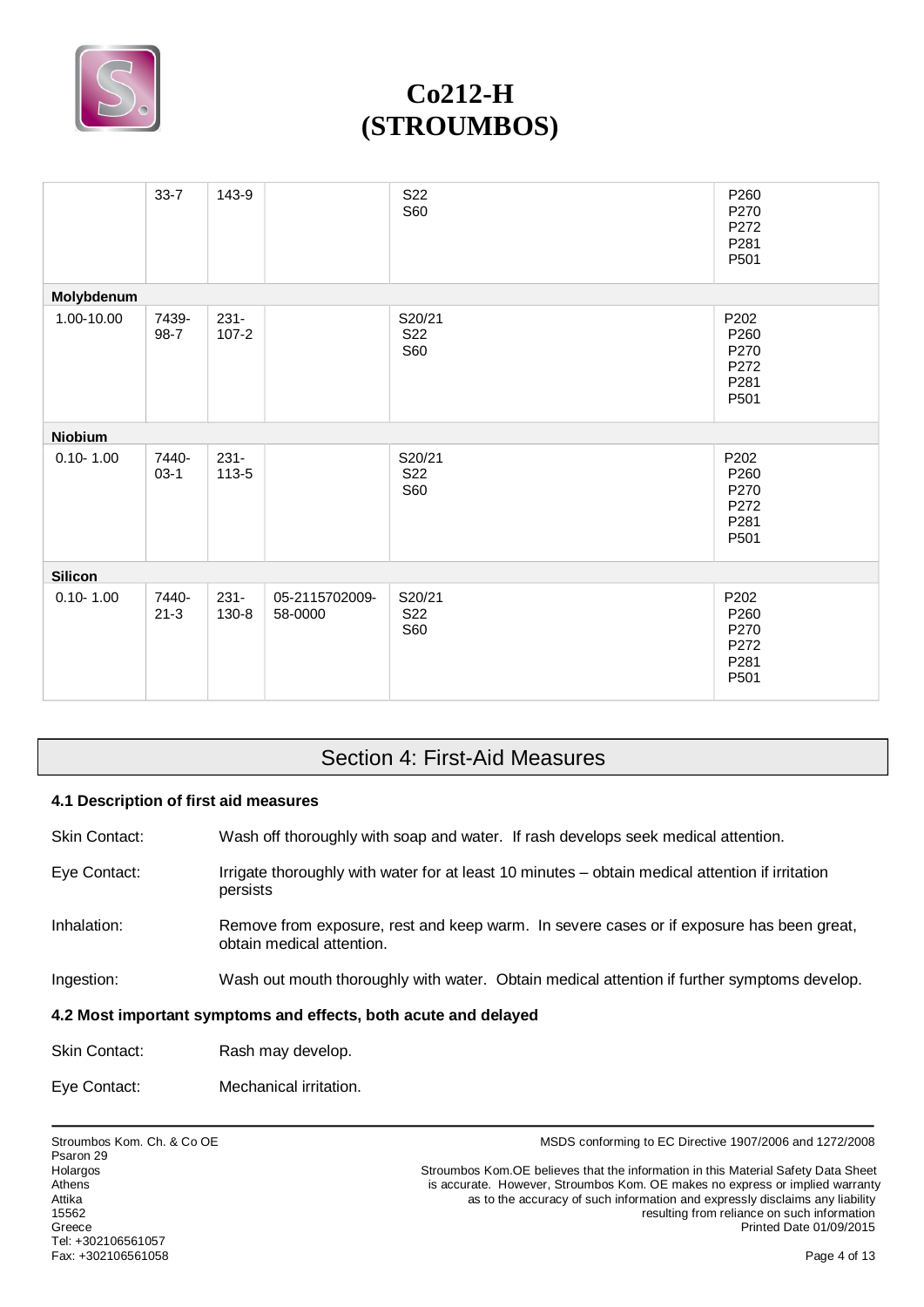

| Inhalation: | Possible asthma like symptoms. |  |
|-------------|--------------------------------|--|
|             |                                |  |

Ingestion: No information

**4.3 Indications of any immediate medical attention and special treatment needed**

Skin Contact: Treat symptomatically

Eye Contact: Treat symptomatically

Inhalation: Treat symptomatically

# Section 5: Fire Fighting Measures

## **5.1 Extinguishing Media**

Use water mist, extinguishing type D powder or sand.

## **5.2 Special Hazards arising from the substance or mixture**

Avoid formation of dust cloud as this may lead to an increased risk of a dust explosion.

## **5.3 Advice for fire fighters**

No information

# Section 6: Accident Release Measures

#### **6.1 Personal precautions**

| 6.1.1 For non-emergency personnel:                                                                                                | Wear suitable protective clothing and equipment.                                                                    |  |  |
|-----------------------------------------------------------------------------------------------------------------------------------|---------------------------------------------------------------------------------------------------------------------|--|--|
| 6.1.2 For emergency responders:                                                                                                   | Wear suitable protective clothing and equipment.                                                                    |  |  |
| 6.2 Environmental precautions:<br>Take precautions to ensure product does not contaminate ground or enter the<br>drainage system. |                                                                                                                     |  |  |
| 6.3 Methods and material for containment and clear up                                                                             |                                                                                                                     |  |  |
| 6.3.1 For containment:                                                                                                            | Not applicable                                                                                                      |  |  |
| 6.3.2 For cleaning up:                                                                                                            |                                                                                                                     |  |  |
| Small spillage:                                                                                                                   | Vacuum with equipment fitted with HEPA filtration.                                                                  |  |  |
| Large spillage:                                                                                                                   | Solids should be carefully transferred to salvage containers. Any residues<br>should be treated as small spillages. |  |  |
| 6.3.3 Other information:                                                                                                          | No Information.                                                                                                     |  |  |

Stroumbos Kom. Ch. & Co OE **MSDS** conforming to EC Directive 1907/2006 and 1272/2008

Holargos The Stroumbos Kom.OE believes that the information in this Material Safety Data Sheet<br>Athens Stroumbos Kom.OE believer, Stroumbos Kom.OE makes no express or implied warranty Athens is accurate. However, Stroumbos Kom. OE makes no express or implied warranty<br>Attika as to the accuracy of such information and expressly disclaims any liability Attika<br>as to the accuracy of such information and expressly disclaims any liability<br>tesulting from reliance on such information resulting from reliance on such information Greece **Printed Date 01/09/2015**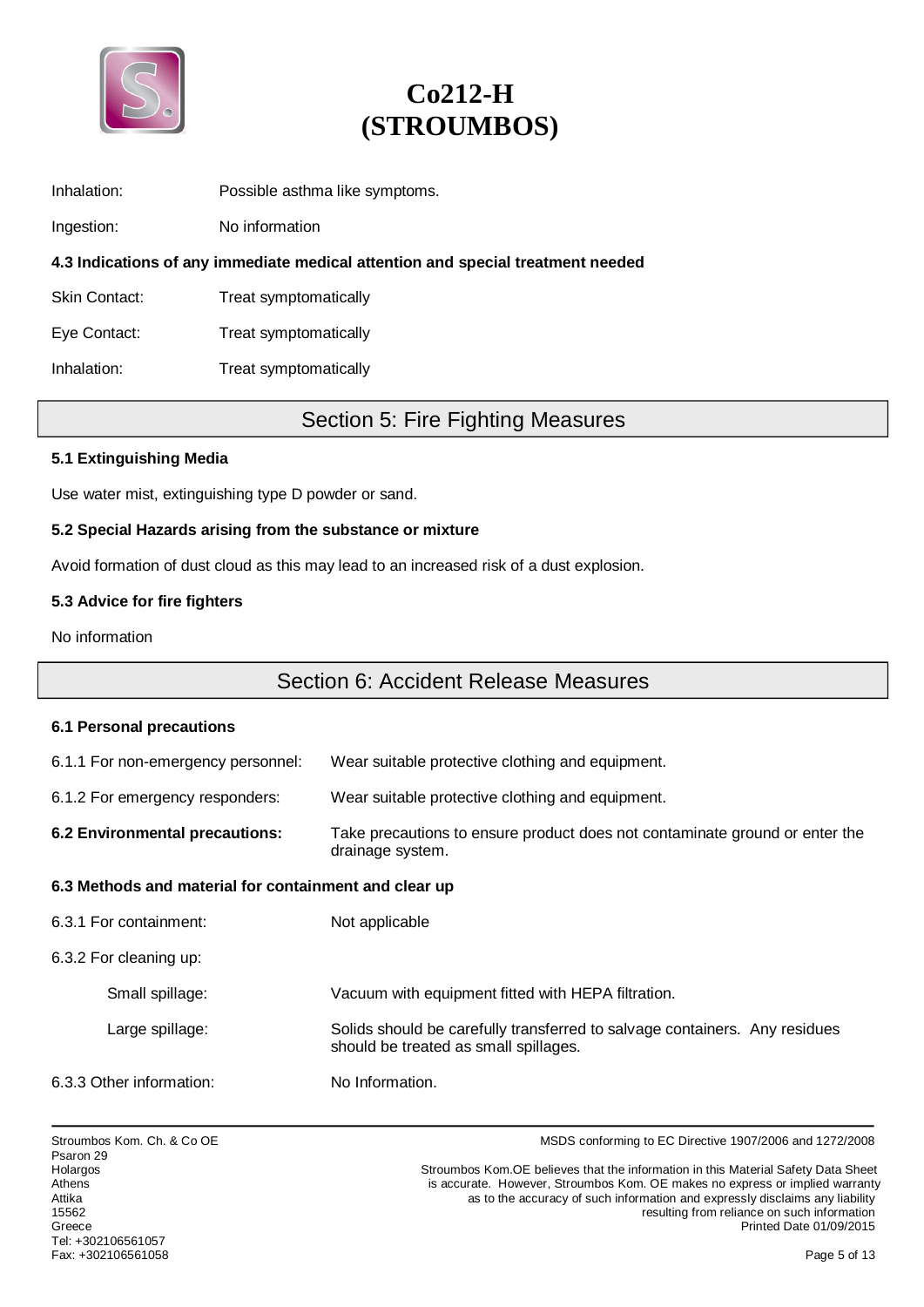

.

**6.4 Reference to other sections** No Information

# **Co212-H (STROUMBOS)**

**7.1 Precautions for safe handling**  Protective measures: Avoid contact with skin and eyes. Do not breathe dust. Wash hand and face thoroughly after working with material. Measures to prevent fire: Not applicable. Measures to protect the environment: Use appropriate containment to avoid environmental hazard. Advice on general occupational hygiene: Work using a suitable extraction/ventilation system. Contaminated clothing should be removed and washed before re-use. **7.2 Conditions for safe storage**  Technical measures and storage conditions: Store in sealed container in dry conditions and keep the container closed when not in use Packaging materials: Keep in the container supplied, or suitable metal, plastic or polythene container. Requirements for storage rooms and vessels: Containers should be stored under cover in a clean and dry environment. Storage class:  $\frac{1}{100}$  Not applicable.<br>
Further information on storage conditions: Local regulation Local regulations should be followed regarding the storage of this material. Section 7: Handling and Storage

## **7.3 Specific end uses**

| Identified uses:  |                                                                                                                               |
|-------------------|-------------------------------------------------------------------------------------------------------------------------------|
| $\Omega$          | Other Process or activity:                                                                                                    |
| AC7               | Metal articles                                                                                                                |
| ERC <sub>2</sub>  | Formulation of preparations (mixtures)                                                                                        |
| ERC <sub>3</sub>  | Formulation in materials                                                                                                      |
| PROC14            | Production of preparations or articles by tabletting, compression, extrusion,<br>pelletisation                                |
| PROC <sub>2</sub> | Use in closed, continuous process with occasional controlled exposure                                                         |
| PROC22            | Potentially closed processing operations with minerals/metals at elevated<br>temperature; industrial setting                  |
| PROC <sub>5</sub> | Mixing or blending in batch processes for formulation of preparations and articles<br>(multistage and/or significant contact) |
| <b>SU17</b>       | General manufacturing                                                                                                         |

# Section 8: Exposure Controls and Personal Protection

## **8.1 Control Parameters**

|                |             | Legal        | <b>WEL 8hr limit</b>  |                         | <b>WEL 15min limit</b> |                     |
|----------------|-------------|--------------|-----------------------|-------------------------|------------------------|---------------------|
| <b>CAS No.</b> | <b>Name</b> | <b>Basis</b> | ppm<br><b>TWA (8)</b> | ma/m3<br><b>TWA (8)</b> | ppm<br><b>TWA</b>      | ma/m3<br><b>TWA</b> |

Psaron 29 Tel: +302106561057 Fax: +302106561058 Page 6 of 13

Stroumbos Kom. Ch. & Co OE **MSDS** conforming to EC Directive 1907/2006 and 1272/2008

Holargos The Stroumbos Kom.OE believes that the information in this Material Safety Data Sheet<br>Athens Stroumbos Kom.OE believer, Stroumbos Kom.OE makes no express or implied warranty is accurate. However, Stroumbos Kom. OE makes no express or implied warranty Attika as to the accuracy of such information and expressly disclaims any liability 15562 resulting from reliance on such information Greece Printed Date 01/09/2015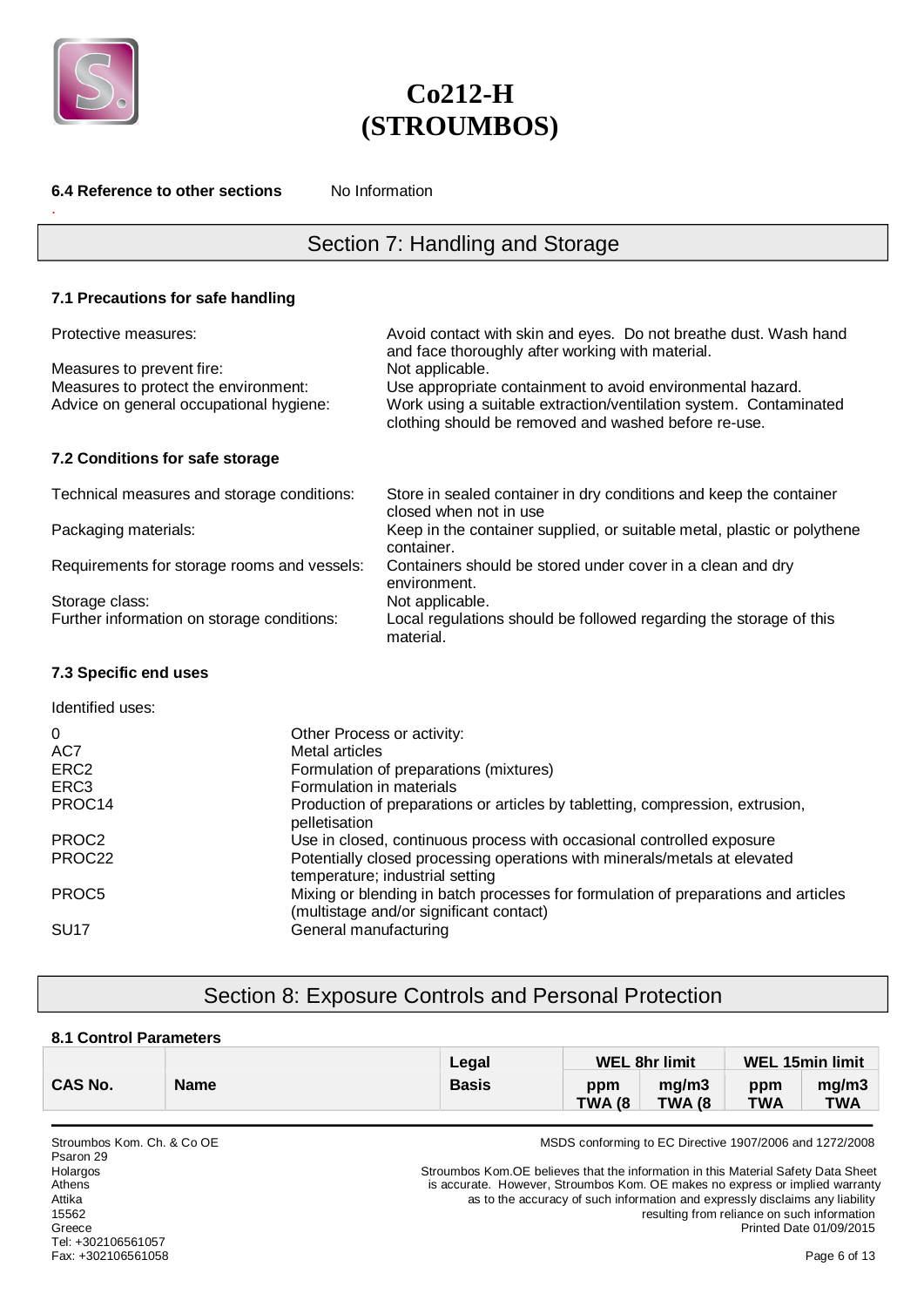

|           |                  |                                                         | hour) | hour)                                | (short<br>term) | (short<br>term) |
|-----------|------------------|---------------------------------------------------------|-------|--------------------------------------|-----------------|-----------------|
| 7440-48-4 | $0$ o $b$ a $It$ | <b>HSE</b><br>EH40/2005<br>Workplace<br>exposure limits |       | 0.1                                  |                 |                 |
| 7440-47-3 | $C$ h r o m ium  | <b>HSE</b><br>EH40/2005<br>Workplace<br>exposure limits |       | 0.5                                  |                 |                 |
| 7440-33-7 | Tungsten         | <b>HSE</b><br>EH40/2005<br>Workplace<br>exposure limits |       | 5                                    |                 | 10              |
| 7439-98-7 | M o ly b denum   | <b>HSE</b><br>EH40/2005<br>Workplace<br>exposure limits |       | 10                                   |                 | 20              |
| 7440-03-1 | Niobium          | <b>HSE</b><br>EH40/2005<br>Workplace<br>exposure limits |       | Inhalable<br>10,<br>respirable<br>4. |                 |                 |
| 7440-21-3 | Silic on         | <b>HSE</b><br>EH40/2005<br>Workplace<br>exposure limits |       | inhalable<br>10,<br>respirable<br>4. |                 |                 |

## **8.2 Exposure Controls**



8.2.1 Appropriate engineering controls:

Substance/mixture related measures to prevent exposure during identified uses: Not applicable Structural measures to prevent exposure: Enclosed processes

Organisational measures to prevent exposure: Substance/Mixture only to be used by those trained in its safe use. Technical measures to prevent exposure: Enclosed processes or local exhaust ventilation

Psaron 29 Tel: +302106561057 Fax: +302106561058 Page 7 of 13

Stroumbos Kom. Ch. & Co OE **MSDS** conforming to EC Directive 1907/2006 and 1272/2008

Holargos Stroumbos Kom.OE believes that the information in this Material Safety Data Sheet<br>Athens Athens Stroumbos Kom.OE makes no express or implied warranty Athens is accurate. However, Stroumbos Kom. OE makes no express or implied warranty<br>Attika as to the accuracy of such information and expressly disclaims any liability Attika<br>as to the accuracy of such information and expressly disclaims any liability<br>tesulting from reliance on such information<br>15562 resulting from reliance on such information Greece Printed Date 01/09/2015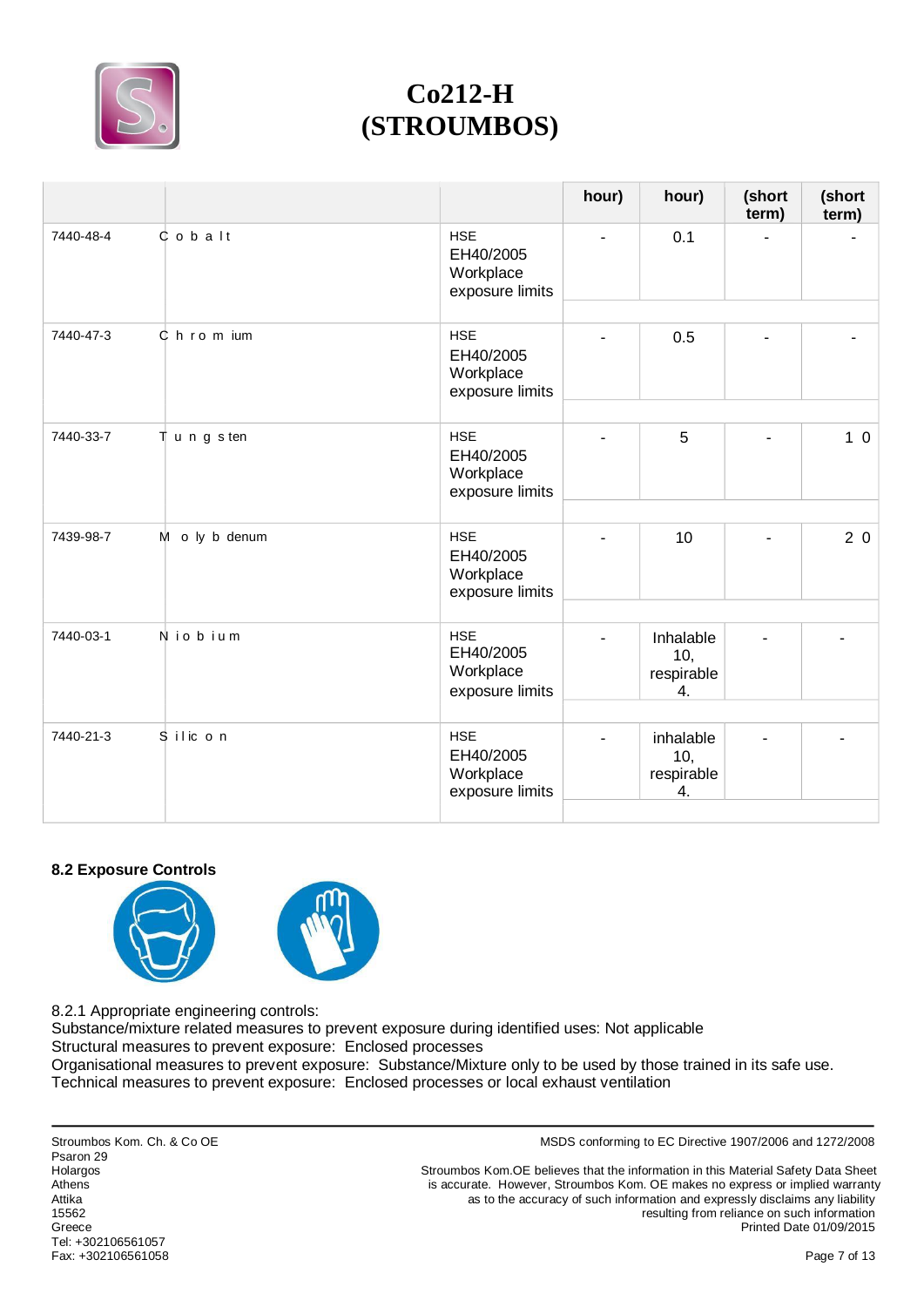

8.2.2 Personal protection equipment:

8.2.2.1 Eye and face protection: Safety glasses

8.2.2.2 Skin protection:<br>Hand protection: Impervious gloves<br>Barrier cream Other skin protection:

8.2.2.3 Respiratory protection: FFP3 dust mask to EN149:2001

8.2.2.4 Thermal hazards: Not applicable

8.2.3 Environmental exposure controls: Substance/mixture related measures to prevent exposure: Not applicable Instruction measures to prevent exposure: Not applicable Organisational measures to prevent exposure: Substance/Mixture only to be used by those trained in its safe use. Technical measures to prevent exposure: Not applicable

# Section 9: Physical and Chemical Properties

#### **9.1 Information on basic physical and chemical properties**

| Appearance                                    | Grey powder      |
|-----------------------------------------------|------------------|
| <b>Odour</b>                                  | <b>Odourless</b> |
| <b>Odour Threshold</b>                        | No data          |
| рH                                            | No data          |
| <b>Melting point/freezing point</b>           | 0                |
| Initial boiling point and boiling range       | No data          |
| <b>Flash point</b>                            | No data          |
| <b>Evaporation rate</b>                       | No data          |
| <b>Flammability (solid,gas)</b>               | No data          |
| Upper/lower flammability oe explosive limits  | No data          |
| Vapour pressure                               | No data          |
| Vapour density                                | No data          |
| <b>Relative density</b>                       | 9.27             |
| Solubility(ies)                               | No data          |
| <b>Partition coefficient; n-octanol/water</b> | No data          |
| <b>Auto-ignition temperature</b>              | No data          |
| <b>Decomposition temperature</b>              | No data          |
| <b>Viscosity</b>                              | No data          |
| <b>Explosive properties</b>                   | No data          |
| <b>Oxidising properties</b>                   | No data          |

Psaron 29 Tel: +302106561057 Fax: +302106561058 Page 8 of 13

Stroumbos Kom. Ch. & Co OE **MSDS** conforming to EC Directive 1907/2006 and 1272/2008

Holargos Stroumbos Kom.OE believes that the information in this Material Safety Data Sheet Athens is accurate. However, Stroumbos Kom. OE makes no express or implied warranty<br>Attika and Expressiy disclaims any liability Attika as to the accuracy of such information and expressly disclaims any liability<br>15562<br>15562 resulting from reliance on such information Greece Printed Date 01/09/2015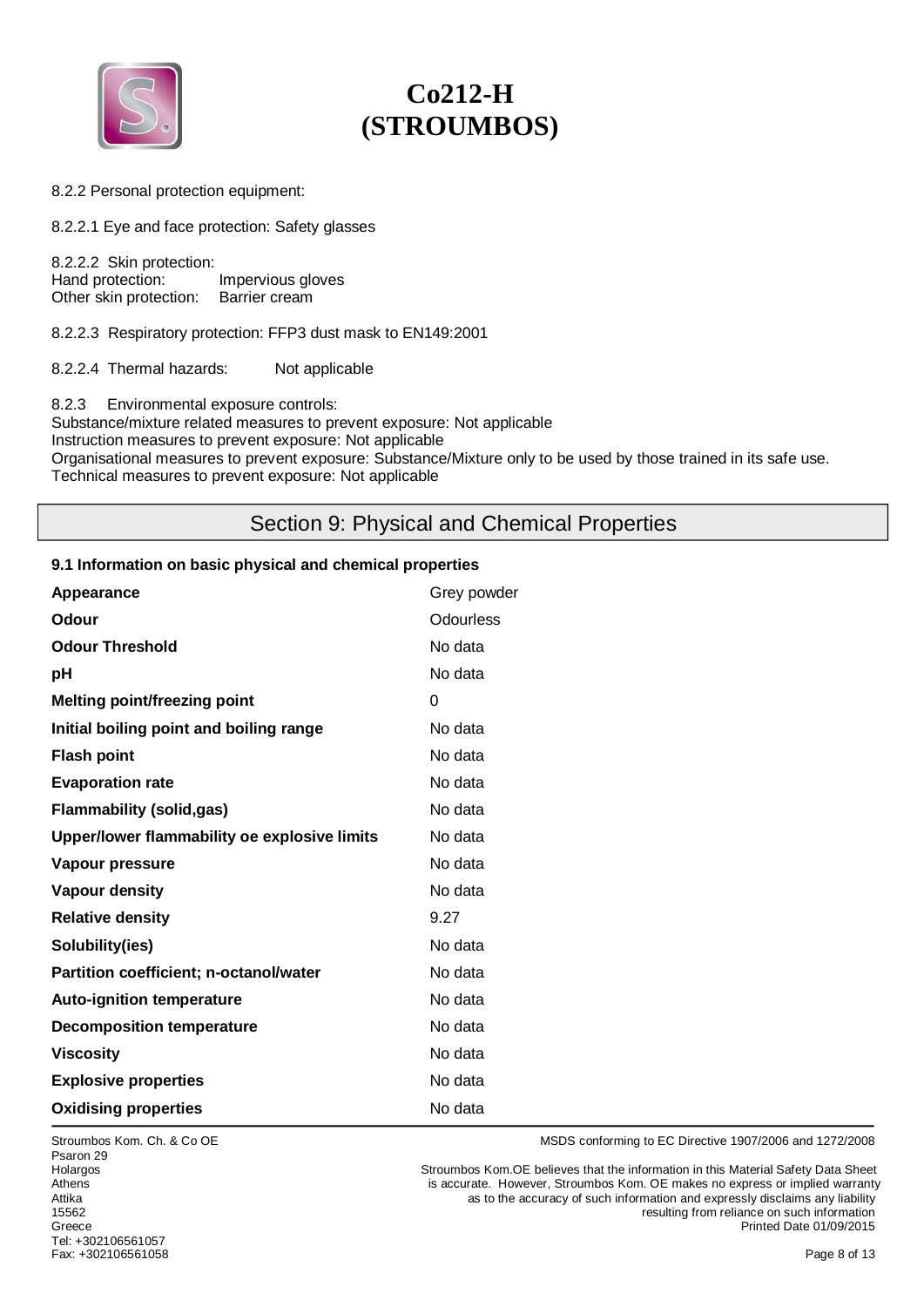

#### **Particle size** 100%<1mm

## **9.2 Other Information**

No data.

# Section 10: Stability and Reactivity

| 10.1 Reactivity:                         | No data                         |
|------------------------------------------|---------------------------------|
| 10.2 Chemical stability:                 | Stable under normal conditions. |
| 10.3 Possibility of hazardous reactions: | No Data                         |
| 10.4 Conditions to avoid:                | Oxidising agents.               |
| 10.5 Incompatible materials:             | No data                         |
| 10.6 Hazardous decomposition products:   | No data                         |

# Section 11: Toxicological Information

## **11.1 Information on toxicological effects**

| Acute toxicity                              | No data |
|---------------------------------------------|---------|
| Skin corrosion/irritation                   | No data |
| Serious eye damage/irritation               | No data |
| Respiratory or skin sensitisation           | No data |
| Germ cell mutagenicity                      | No data |
| Carcinogenicity                             | No data |
| Reproductive toxicity                       | No data |
| Summary of evaluation of the CMR properties | No data |
| STOT-single exposure                        | No data |
| STOT-repeated exposure                      | No data |
| Aspriation hazard                           | No data |
|                                             |         |

Stroumbos Kom. Ch. & Co OE **MSDS** conforming to EC Directive 1907/2006 and 1272/2008

Holargos Stroumbos Kom.OE believes that the information in this Material Safety Data Sheet<br>Athens Athens Stroumbos Kom.OE makes no express or implied warranty Athens is accurate. However, Stroumbos Kom. OE makes no express or implied warranty<br>Attika and Expressiy disclaims any liability Attika as to the accuracy of such information and expressly disclaims any liability<br>15562<br>
Attika consuch information 15562 resulting from reliance on such information Greece **Printed Date 01/09/2015** Printed Date 01/09/2015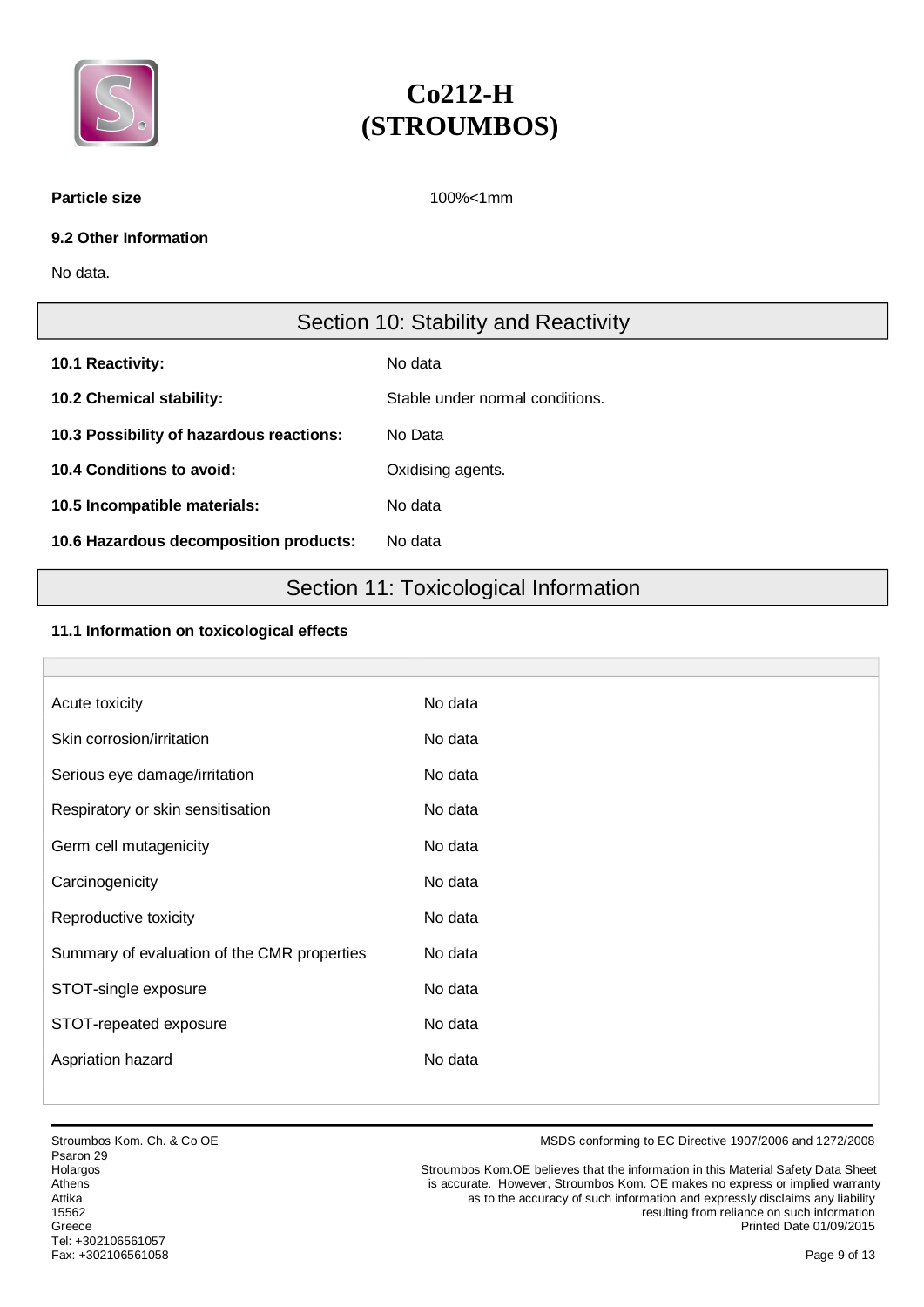

Section 12: Ecological Information

| <b>12.1 Toxicity</b>                             |         |
|--------------------------------------------------|---------|
| Long-term Ecotoxicity                            | No data |
| 12.2 Persistence and degradability               |         |
| Abiotic Degradation                              | No data |
| Physical- and photo-chemical elimination         | No data |
| Biodegradation                                   | No data |
| 12.3 Bioccumulative potential                    |         |
| Partition coefficient n-octanol/water (log Kow)  | No data |
| Bioconcentration factor (BCF)                    | No data |
| 12.4 Mobility in soil                            |         |
| Known or predicted distribution to environmental | No data |
| compartments                                     |         |
| Surface tension                                  | No data |
| Adsorption/Desorption                            | No data |
| 12.5 Results of PBT & vPvB assessment            | No data |
| 12.6 Other adverse effects                       | No data |
|                                                  |         |
| <b>12.7 Additional information</b>               | No data |
|                                                  |         |
|                                                  |         |

# Section 13: Disposal Considerations

## **13.1 Waste treatment methods**

## **13.1.1 Product/Packaging disposal:**

EWC for waste product, ferrous alloys 12-01-02, non-ferrous alloys 12-01-04 EWC for non product contaminated packaging, steel drums 15-01-04, card 15-01-01, plastic 15-01-02, wood 15-01-03 EWC for product contaminated packaging, all types 15-01-10

# **13.1.2 Waste treatment – relevant information:**

Chemical residues are generally classified as special waste and as such, are covered by Directive 2008/98/EC of the European Parliament. Contact your local waste disposal authority for advice or pass to a chemical recovery company.

# **13.1.3 Sewage disposal - relevant information:**

## **13.1.4 Other disposal recommendations:**

| Section 14: Transport Information |                                                                              |  |
|-----------------------------------|------------------------------------------------------------------------------|--|
| Stroumbos Kom. Ch. & Co OE        | MSDS conforming to EC Directive 1907/2006 and 1272/2008                      |  |
| Psaron 29                         |                                                                              |  |
| Holargos                          | Stroumbos Kom. OE believes that the information in this Material Safety Data |  |
| Sheet                             |                                                                              |  |
| Athens                            | is accurate. However, Stroumbos Kom. OE makes no express or implied          |  |
| warranty                          |                                                                              |  |
| Attika                            | as to the accuracy of such information and expressly disclaims any liability |  |
| 15562                             | resulting from reliance on such information                                  |  |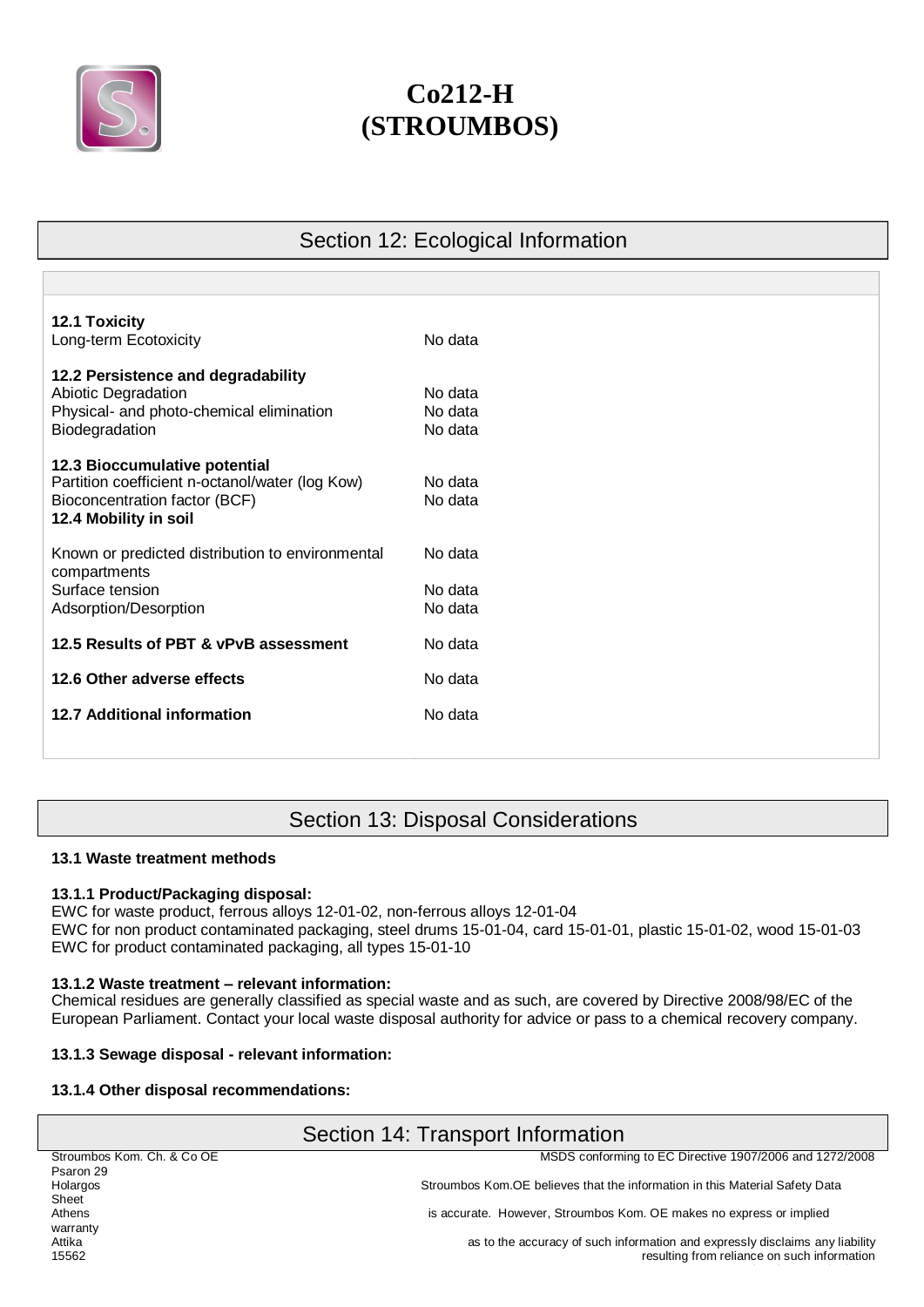

| 14.1 UN Number                                                                   | None                                   |
|----------------------------------------------------------------------------------|----------------------------------------|
| 14.2 UN proper shipping name                                                     | Not classified hazardous for transport |
| 14.3 Transport hazard class(es)                                                  | Not applicable                         |
| 14.4 Packing group<br><b>14.5 Environmental hazards</b>                          | Not applicable<br>Not applicable       |
| 14.6 Special precautions for user                                                | None                                   |
| 14.7 Transport in bulk according to Annex II of<br>MARPOL73/78 and the IPBC code | Not Applicable                         |

Section 15: Regulatory Information

## **15.1 Safety, health and environmental regulations/legislation specific for the substance or mixture**

- UK The use of this product must be assessed in accordance with the requirements of the COSHH Regulations 2002 as amended.
- EU EC directive 98/24/EC on the Protection of the health and safety of workers from the risks related to chemical agents at work

### **Authorisation and/or restrictions on use**

**Authorisations:** Not applicable

**Restrictions:** see section 1.2 on uses advised against.

**Chemical safety assessment**: No Chemical Safety Assessment has been carried out for this substance/mixture by the supplier.

# Section 16: Other Information

## **16.1 Revision Information**

| <b>Revision:</b> |            | <b>Reason for revision:</b>                                  |
|------------------|------------|--------------------------------------------------------------|
|                  | 04/03/2013 | Initial setup                                                |
| 2                | 10/04/2013 | SDS updated to reflect current regislation and clarification |
| 3                | 27/06/2013 | After review WGK changed to 1                                |
| 4                | 05/08/2013 | Section 14.8. Reference to UN3077 removed                    |
| -5               | 02/10/2014 | None                                                         |

Psaron 29<br>Holargos Tel: +302106561057 Fax: +302106561058 Page 11 of 13

Stroumbos Kom. Ch. & Co OE **MSDS** conforming to EC Directive 1907/2006 and 1272/2008

Holargos Stroumbos Kom.OE believes that the information in this Material Safety Data Sheet<br>Athens accurate. However. Stroumbos Kom. OE makes no express or implied warranty is accurate. However, Stroumbos Kom. OE makes no express or implied warranty Attika **and a structure and a structure as to the accuracy of such information and expressly disclaims any liability** 15562 resulting from reliance on such information<br>Greece **resulting from reliance on such information**<br>Printed Date 01/09/2015 Printed Date 01/09/2015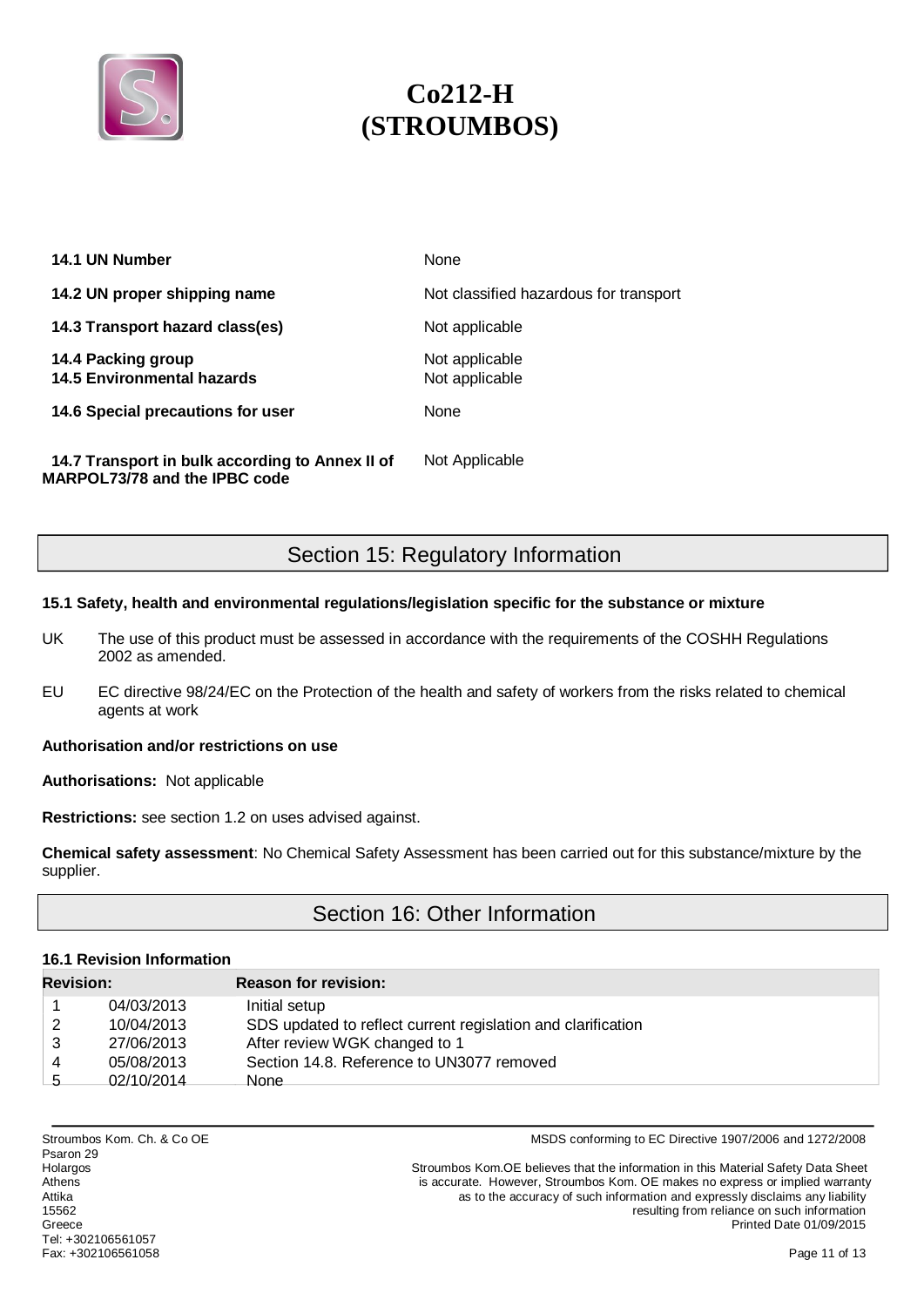

#### **16.2 List of abbreviations.**

- ADR European Agreement concerning the International Carriage of Dangerous Goods by Road<br>CEN European Committee for Standardisation CEN European Committee for Standardisation<br>CLP Classification Labelling Packaging Regula Classification Labelling Packaging Regulation ; Regulation (EC) No 1272/2008 CAS# Chemical Abstracts Service number COSHH Control of Substances Hazardous to Health CSA Chemical Safety Assessment
- 
- CSR Chemical Safety Report<br>
DNEL Derived No Effect Level Derived No Effect Level
- DPD Dangerous Preparations Directive 1999/45/EC
- DSD Dangerous Substances Directive 67/548/EEC
- DU Downstream User
- ECHA European Chemicals Agency
- ES Exposure Scenario
- ext-SDS Extended Safety Data Sheet (SDS with ES attached)
- EWC European Waste Catalogue (replaced by LoW see below)
- GES Generic Exposure Scenario
- GHS Globally Harmonized System
- LC50 Lethal Concentration to 50 % of a test population
- LD50 Lethal Dose to 50% of a test population (Median Lethal Dose)
- MSDS Material Safety Data Sheet
- OEL Occupational Exposure Limit
- PBT Persistent, Bioaccumulative and Toxic substance
- PEC Predicted Effect Concentration
- PNEC(s) Predicted No Effect Concentration(s)
- PPE Personal Protection Equipment
- REACH Registration, Evaluation, Authorisation and Restriction of Chemicals Regulation (EC) No 1907/2006
- STOT Specific Target Organ Toxicity
- RE Repeated Exposure
- (STOT) SE Single Exposure
- SVHC Substances of Very High Concern
- TWA Time Weighted Average (long term 8 hours) (short term 15 minutes unless specified otherwise)
- UN United Nations
- vPvB Very Persistent and Very Bioaccumulative

#### **16.3 Key literature references and sources for data**

Testing in accordance with the method described in 49 CFR 173 Appendix E and UN Recommendations on the Transport of Dangerous Goods for flammability was used to establish the non-flammability of this product.

#### **16.4 Classification and procedure used to derive the classification for mixtures according to Regulation 1272/2008/EC & 1907/2006/EC.**

**Classification in accordance with 67/458/EEC & 1999/45/EC until 1st June 2015.** 

#### **16.6 Training advice:**

#### **16.7 Further information:**

Stroumbos Kom. Ch. & Co OE **MSDS** conforming to EC Directive 1907/2006 and 1272/2008

Stroumbos Kom OE believes that the information in this Material Safety Data Sheet Athens is accurate. However, Stroumbos Kom. OE makes no express or implied warranty Attika as to the accuracy of such information and expressly disclaims any liability<br>15562<br>15562 resulting from reliance on such information Greece Printed Date 01/09/2015